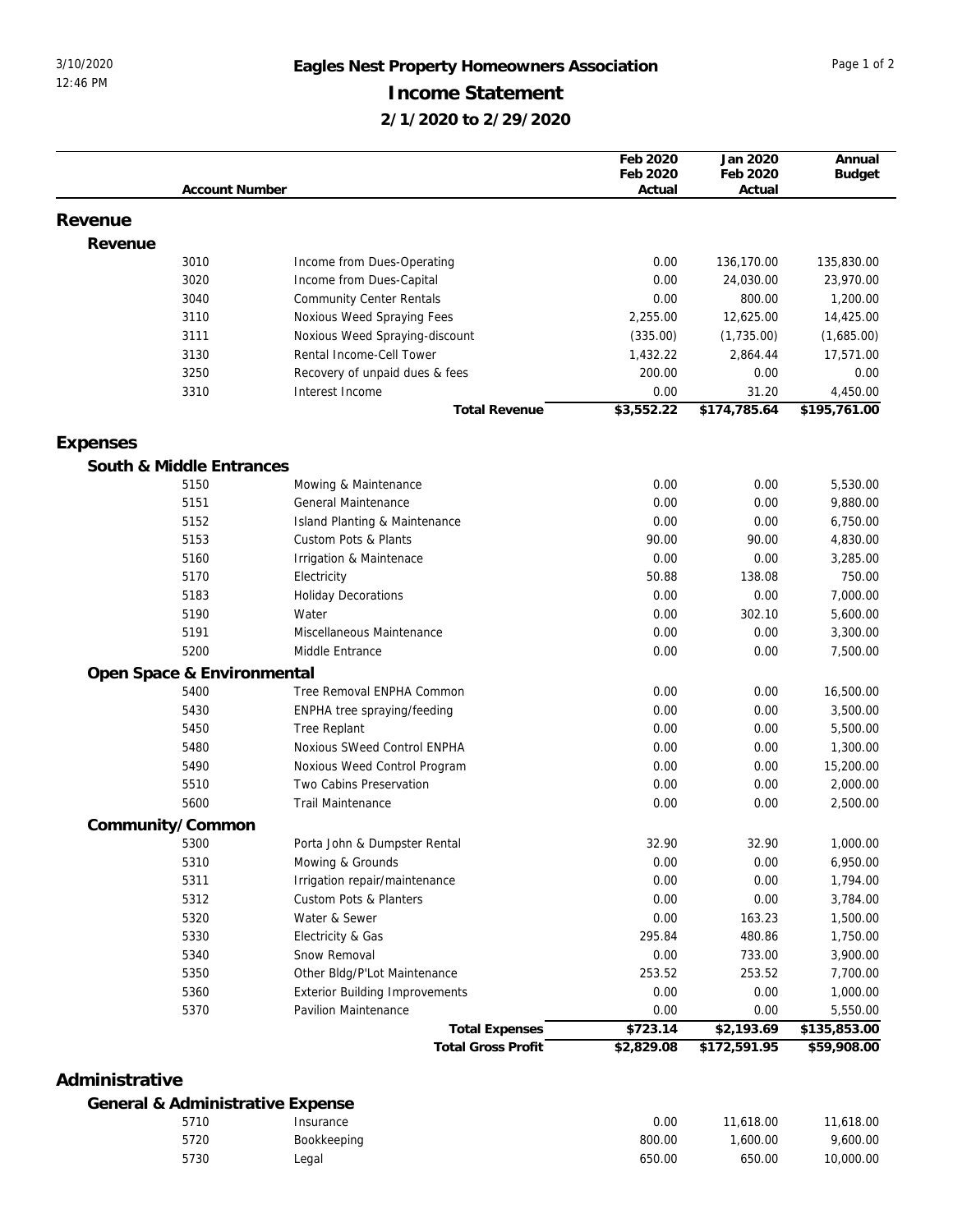|                       |                                         | Feb 2020     | Jan 2020     | Annual        |
|-----------------------|-----------------------------------------|--------------|--------------|---------------|
|                       |                                         | Feb 2020     | Feb 2020     | <b>Budget</b> |
| <b>Account Number</b> |                                         | Actual       | Actual       |               |
| 5750                  | <b>Dues Collections Costs</b>           | 2,136.00     | 4,560.53     | 4,800.00      |
| 5760                  | Data Base Management                    | 100.00       | 100.00       | 1,725.00      |
| 5770                  | Transfer fees                           | 180.00       | 30.00        | 150.00        |
| 5820                  | <b>Annual Meeting</b>                   | 2,744.85     | 2,744.85     | 6,000.00      |
| 5830                  | Awards & Recognition                    | 0.00         | 0.00         | 1,000.00      |
| 5840                  | Communications                          | 150.00       | 150.00       | 1,500.00      |
| 5850                  | <b>Sub Association Grants</b>           | 0.00         | 0.00         | 8,000.00      |
| 5851                  | <b>Other Events</b>                     | 2,637.04     | 2,637.04     | 4,850.00      |
| 5852                  | <b>Community Center Reservations</b>    | 0.00         | 0.00         | 795.00        |
| 5860                  | Office Supplies & Expenses              | 129.31       | 140.39       | 1,400.00      |
| 5861                  | New Development Review                  | 0.00         | 0.00         | 1,000.00      |
| 5870                  | Computer & Web Expenses                 | 106.00       | 230.17       | 2,300.00      |
| 5900                  | Independent Contractors                 | 1,000.00     | 2,000.00     | 12,900.00     |
| 5910                  | Expenses shared w/ DRC                  | 0.00         | 0.00         | (1,500.00)    |
|                       | <b>Total Administrative</b>             | \$10,633.20  | \$26,460.98  | \$76,138.00   |
|                       | Total Net Income (Loss) From Operations | (\$7,804.12) | \$146,130.97 | (\$16,230.00) |
|                       | Total Net Income (Loss)                 | (\$7,804.12) | \$146,130.97 | (\$16,230.00) |
|                       |                                         |              |              |               |